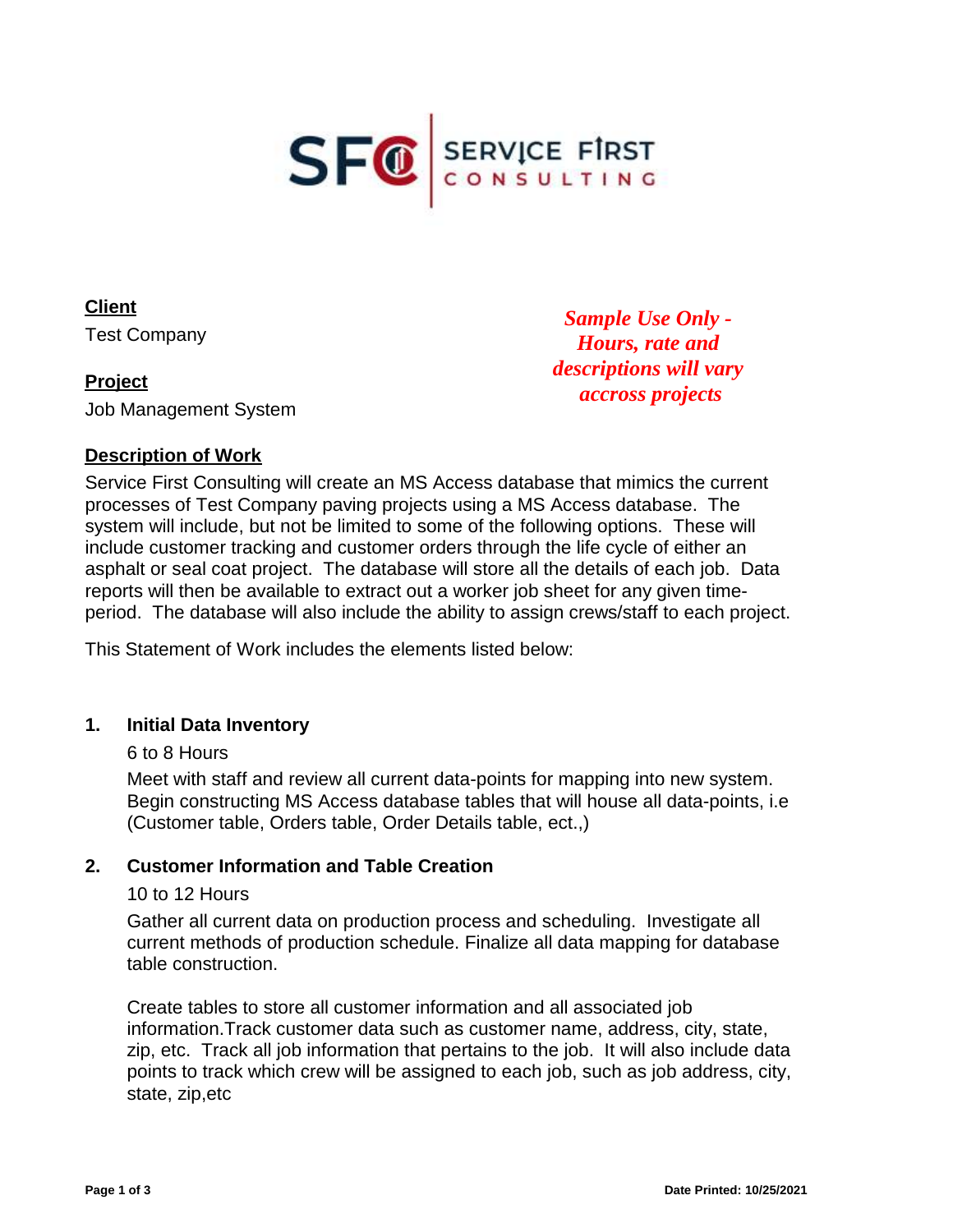# **3. Data Entry and Interface**

# 12 to 16 Hours

Begin creating user-interface forms and processes for entry of customer, customer jobs, assigned crews, etc. These process steps are essentially converting the table information into a friendly user interface.

# **4. Search Screen**

# 4 to 6 Hours

Once the database tables are created, then a search screen interface will be created. This search screen will allow to search for such items as Customer, Job Information, Job Number and any other related fields via investigation.

# **5. Reports**

# 8 to 12 Hours

Once the search criteria and more standardized outputs are established, then reports of various types can be created. Four reports will be budgeted for in this initial proposal. An job report by day and by crew will be created initially.

# **6. Testing**

### 3 to 5 Hours

Test system. Test all data entry forms and reports. SFC will test the system first. Upon installation we will provide a copy of the system to Real Seal for testing prior to implementation.

## **7. Quality Control**

# 4 to 6 Hours

Review the entire system with customer during phase 1 development process. This involves meetings to review the system as it is developed.

### **8. Equipment**

Database will be created using MS Access. In order to run MS Access, a Windows based OS PC will need to be used for the project. An Office 365 license typically allows for 5 users to use the Office 365 suite.